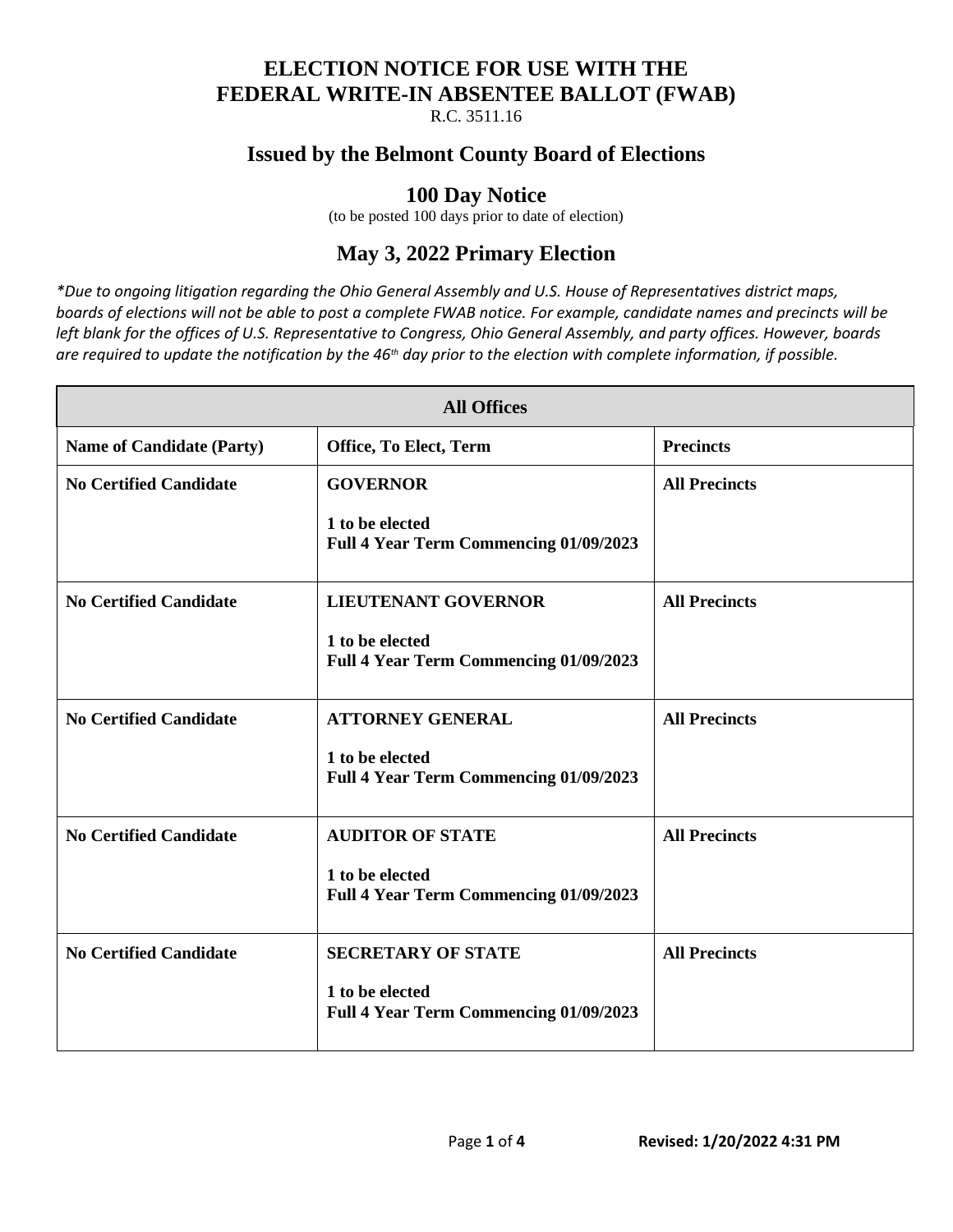| <b>No Certified Candidate</b> | <b>TREASURER OF STATE</b>                                 | <b>All Precincts</b> |
|-------------------------------|-----------------------------------------------------------|----------------------|
|                               | 1 to be elected<br>Full 4 Year Term Commencing 01/09/2023 |                      |
| <b>No Certified Candidate</b> | <b>US SENATOR</b>                                         | <b>All Precincts</b> |
|                               | 1 to be elected<br>Full 6 Year Term Commencing 01/03/2023 |                      |
| <b>No Certified Candidate</b> | US REPRESENTATIVE TO CONGRESS                             | <b>All Precincts</b> |
|                               | 1 to be elected<br>Full 2 Year Term Commencing 01/03/2023 |                      |
| <b>No Certified Candidate</b> | <b>CHIEF JUSTICE OHIO SUPREME</b><br><b>COURT</b>         | <b>All Precincts</b> |
|                               | 1 to be elected<br>Full 6 Year Term Commencing 01/01/2023 |                      |
| <b>No Certified Candidate</b> | <b>JUSTICE OF THE OHIO SUPREME</b><br><b>COURT</b>        | <b>All Precincts</b> |
|                               | 1 to be elected<br>Full 6 Year Term Commencing 01/02/2023 |                      |
| <b>No Certified Candidate</b> | <b>JUSTICE OF THE OHIO SUPREME</b><br><b>COURT</b>        | <b>All Precincts</b> |
|                               | 1 to be elected<br>Full 6 Year Term Commencing 01/01/2023 |                      |
| <b>No Certified Candidate</b> | <b>7TH DISTRICT COURT OF APPEALS</b><br><b>JUDGE</b>      | <b>All Precincts</b> |
|                               | 1 to be elected<br>Full 6 Year Term Commencing 02/09/2023 |                      |
| <b>No Certified Candidate</b> | <b>STATE CENTRAL COMMITTEE - MAN</b><br>- REBUBLICAN      | <b>All Precincts</b> |
|                               | 1 to be elected<br>Full 2 Year Term Commencing 05/31/2022 |                      |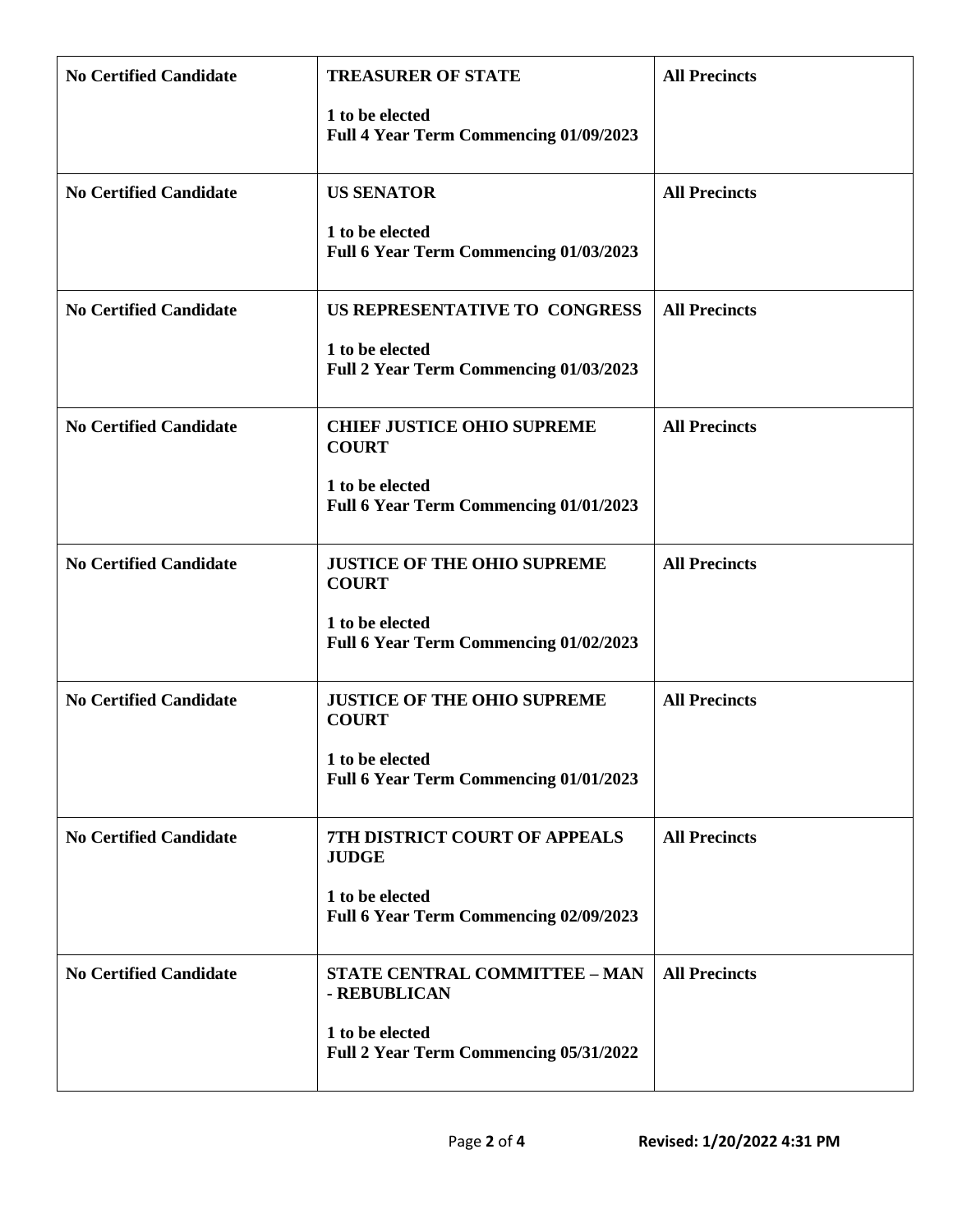| <b>No Certified Candidate</b> | <b>STATE CENTRAL COMMITTEE -</b><br><b>WOMAN - REBUBLICAN</b><br>1 to be elected | <b>All Precincts</b> |
|-------------------------------|----------------------------------------------------------------------------------|----------------------|
|                               | Full 2 Year Term Commencing 05/31/2022                                           |                      |
| <b>No Certified Candidate</b> | STATE CENTRAL COMMITTEE - MAN<br>- DEMOCRATIC                                    | <b>All Precincts</b> |
|                               | 1 to be elected<br>Full 4 Year Term Commencing 05/31/2022                        |                      |
| <b>No Certified Candidate</b> | <b>STATE CENTRAL COMMITTEE -</b><br><b>WOMAN - DEMOCRATIC</b>                    | <b>All Precincts</b> |
|                               | 1 to be elected<br>Full 4 Year Term Commencing 05/31/2022                        |                      |
| <b>No Certified Candidate</b> | <b>STATE REPRESENTATIVE</b>                                                      | <b>All Precincts</b> |
|                               | 1 to be elected<br>Full 2 Year Term Commencing 01/01/2023                        |                      |
| <b>No Certified Candidate</b> | <b>COUNTY COMMISSIONER</b>                                                       | <b>All Precincts</b> |
|                               | 1 to be elected<br>Full 4 Year Term Commencing 01/01/2023                        |                      |
| <b>No Certified Candidate</b> | <b>COUNTY AUDITOR</b>                                                            | <b>All Precincts</b> |
|                               | 1 to be elected<br>Full 4 Year Term Commencing 03/13/2023                        |                      |

| <b>All Issues</b>           |                                  |                  |  |  |
|-----------------------------|----------------------------------|------------------|--|--|
| <b>Entity, Overlaps</b>     | <b>Issue Number, Description</b> | <b>Precincts</b> |  |  |
| <b>No Issues to Display</b> |                                  |                  |  |  |
|                             |                                  |                  |  |  |